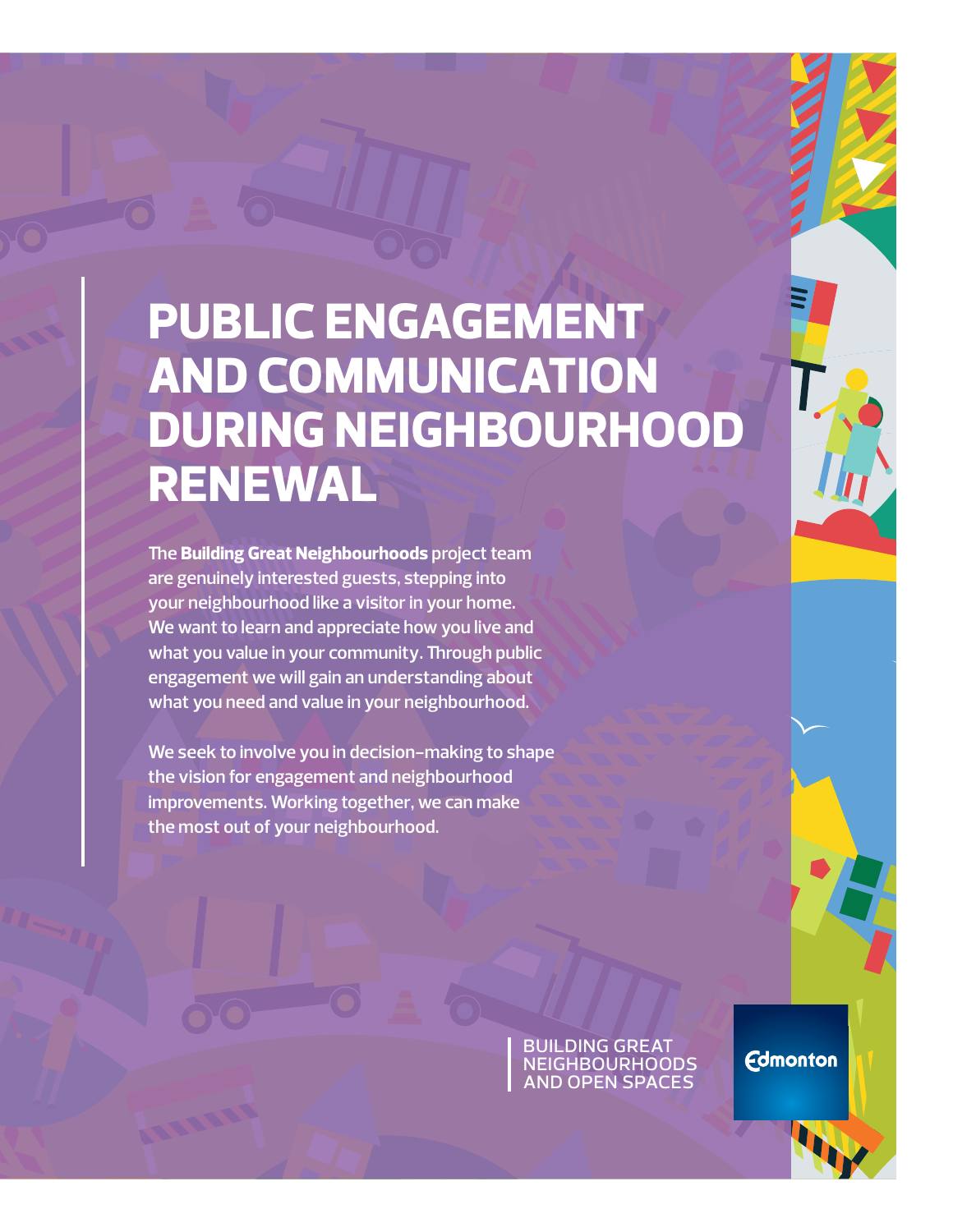

# **Public Engagement Process**

Building Great Neighbourhoods' overarching public engagement goal is to work with your neighbourhood to answer:

*How we can create a vision that reflects the values and priorities of your community and shapes the renewal of your neighbourhood?* 

The **Concept** phase is when we need to hear from you the most! We need your help to co-create a vision and guiding principles. These are the most important pieces for your neighbourhood renewal and will be used to create a draft design to best meet your neighbourhood needs.

During the **Design** phase, we want your input on the refined designs for your neighbourhood. Your feedback will be incorporated into the final design, alongside technical requirements and City policies. These designs were created from the vision and guiding principles we co-created together.

You shared your input, we incorporated your feedback, now we build! During the **Build** phase, we want to hear you concerns how construction may affect your private property.

## **How you can make the most impact**

We have created **a road map** to help you and your neighbours **understand the steps of the renewal process and how you can participate.** At each step we will tell you what the purpose is and how your input will inform the decisions being made. We commit to report back on how we used your input.

## **What information do we need from you?**

You and the visitors to your neighbourhood are best able to share perspectives on how people live and move within the neighbourhood.

#### **We want to know:**

- **+** How you move in and around your neighbourhood and where you go for services, recreation, employment and school
- **+** How safety can be improved in your neighbourhood
- **+** Where you access services for basic needs such as health, grocery, financial and shopping
- **+** How you use the open spaces in the neighbourhood on a year round, all season recreational and social basis
- **+** What makes your neighbourhood special
- **+** How to make public engagement inclusive and welcoming to all
- **+** How you want us to communicate with you about the project

### **How we will use your input**

#### **Your input will be used to:**

- **+** Determine how to best engage and communicate with you
- **+** Build a neighbourhood project vision together
- **+** Identify what project success looks like
- **+** Explore current and future opportunities that exist in your neighbourhood
- **+** Identify options and create awareness of varying perspectives within the community
- **+** Explore trade-offs related to proposed design options
- **+** Determine interest in cost sharing improvements such as sidewalk reconstruction and decorative street lights
- **+** Develop and adjust draft designs
- **+** Finalize the design for construction

*In each section you will see the level of public engagement participation to help inform decisions - advise, refine, create or decide.*